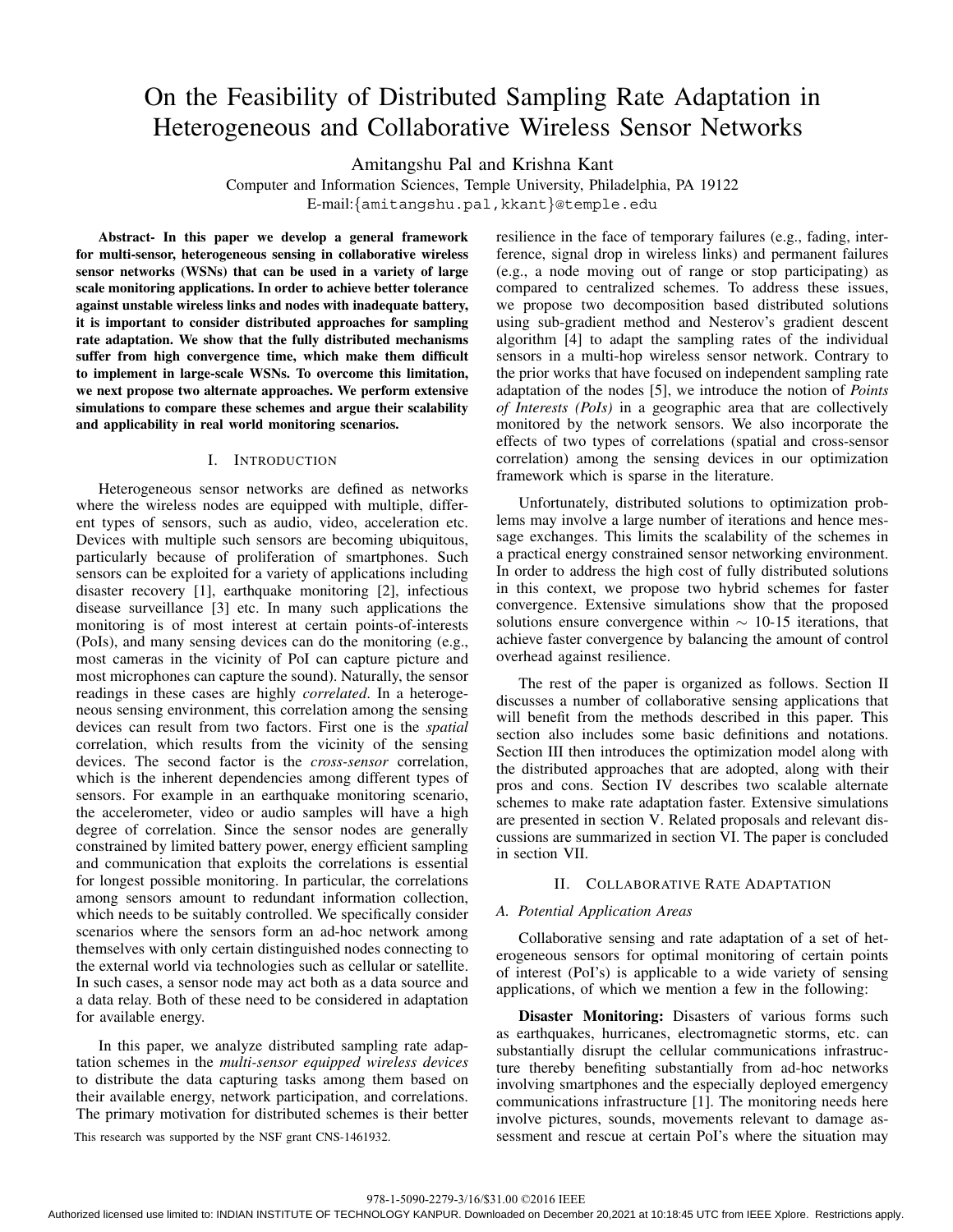be unclear. The solutions deployed must be aware of limited battery lifetime of smartphones and the correlations that exist between the data gathered by various sensors.

**Urban Water Contaminant Detection:** Because of the large number of contaminants in the water, the detection is often done by a limited set of "proxy sensors" such as chlorine, organic carbon, conductivity, pH, turbidity, etc.[6]. Limited battery life and correlations are again important in this application, and the monitoring is of most interest at certain potential sources of contamination.

**Forest Monitoring:** Two significant applications in this space include (a) monitoring of poaching activity in certain areas via sensing of movement, thermal profile, track marks, disturbance to vegetation, etc., and (b) monitoring of potential wildfire via sensing of temperature, smoke, flames, flammable liquids, etc. at certain vulnerable points (i.e., those with lot of dry vegetation). Both applications require specialized sensors which are battery limited and mutually correlated.

**Landslide Monitoring:** Landslides are quite common in several parts of the world and can be predicted with varying degree of success based on topography, composition of soil layers, moisture, pore pressure, soil vibration/movement, etc. at most vulnerable points[7]. Since the monitoring devices need to be buried, their battery life is crucial. Also, many sensor readings are correlated which can be exploited for energy adaptation.

**Substation Monitoring:** Power distribution substations have a number of critical components such as circuit breakers and transformers that must be continuously monitored for overheating, leakage of coolant (oil or  $SF<sub>6</sub>$  gas), vibrations, and physical damage for equipments that are very old or most vulnerable [8]. This again yields an environment where both the battery life and sensor correlations are important.

### *B. Network Model*

We next describe the network model for our scheme. We assume that some wireless devices are equipped with multiple sensors to sense different physical parameters and report them to a centralized place. For the sake of clarity, we define these individual wireless devices as *nodes*, whereas the word *sensor* is used to describe various sensors attached to that node. For example a smartphone can be considered as a node, which is equipped with different sensors such as accelerometers, temperature and audio sensors etc.

We assume that the whole network is divided into multiple disjoint clusters, each one having its own cluster-head (CH). Nodes in each cluster forward their traffic to their cluster-head. We assume that the cluster-heads can directly communicate with each others and are not energy constrained. Thus there is no centralized sink in our model. Such network model is applicable in many WSN application scenarios as described in section II-A. For example, consider a disaster management scenario where some access points (sinks) are deployed in a large geographic area, each one of them form a cluster of some nodes. These access points are equipped with cellular or satellite antennas and thus can communicate with themselves. Nodes broadcast periodic beacons to exchange various control parameters. The nodes discover their neighbors and construct their routes to their CH by using a *Collection Tree Protocol (CTP)*.

To estimate the quality of a route, we use a path metric that is obtained as the sum of the expected number of transmissions (ETX) on each of its links, which is the same principle applied in CTP. An ETX for a link is the expected number of transmission attempts required to deliver a packet successfully over the link. In CTP, path selection is performed based on maximizing a path quality metric or minimizing the path-ETX, which is the sum of link ETXs along the path. We also define min-ETX of a node as the path-ETX of the best quality route towards their CH.

In our model we define *potential parents (PPs)* of a node as the set of neighbors whose ETX are less than that of the node. Along with the ETX, the CHs also broadcast some points of interests (PoI) that need to be monitored by the nodes, in their beacon messages. In disaster management applications, these points may be the areas that are largely damaged by the disaster, or the areas whose level of damage is unknown to the management. In case of water contaminant detection, these are the points where the WDS wants to monitor the level of contaminants and water qualities. These PoIs can be evolved over time by the CHs. These PoIs are used for adapting their sampling rates, as mentioned later on.

We assume that nodes are not time synchronized and they apply some Low Power Listening (LPL) [9] schemes like X-Mac principle [10] to conserve energy. In X-Mac the sender sends a number of strobe packets that span the complete length of a sleep-wake cycle to ensure that the receiving node detects it regardless of when it wakes up. The strobe packets contain the address of the receiver, thus other neighbors or overhearers can refrain from keeping their radios on when hearing a strobe for another node. Whenever the receiver receives a strobe packet, it sends an acknowledgment, upon hearing that the sender immediately sends the data packet. Such scheme reduces the duration and power consumption of receiving as well as overhearing. Thus the primary source of energy consumption is to sense different parameters and forward them to the CHs in a multi-hop fashion.

We assume that there are  $\mathcal E$  POIs that need to be monitored by the nodes. Along with the POIs, the CHs also broadcast the areas around the POIs that are more important to be monitored, which are represented as a radius of  $\rho^k$  around the k-th POI. Assume that there are  $S$  number of nodes in the whole area and  $\mathcal T$  is the number of different types of sensors that a node has. Assume that  $p_i^{tk}$  is the weight of covering a POI k by a sensor of type  $t$  for the  $i$ -th node. If a node lies within the radius of a POI its weight is 1, and beyond the radius its weight drops exponentially with distance. Thus

$$
p_i^{tk}(d_i^k) = 1 \quad d_i^k < \varrho^k \quad \text{and} \quad e^{-\eta^t (d_i^k - \varrho^k)} \quad d_i^k > \varrho^k \tag{1}
$$

where  $d_i^k$  the distance between the *i*-th node and the *k*-th POI.  $\eta^t$  is the decay rate beyond  $\rho^k$ , which is different for different sensors. We assume that the nodes are localized and use their position information to measure their distance from the POIs.

### *C. Definitions and Notation*

We now briefly define some notations, terminologies and basics that are related to our derivations presented later on.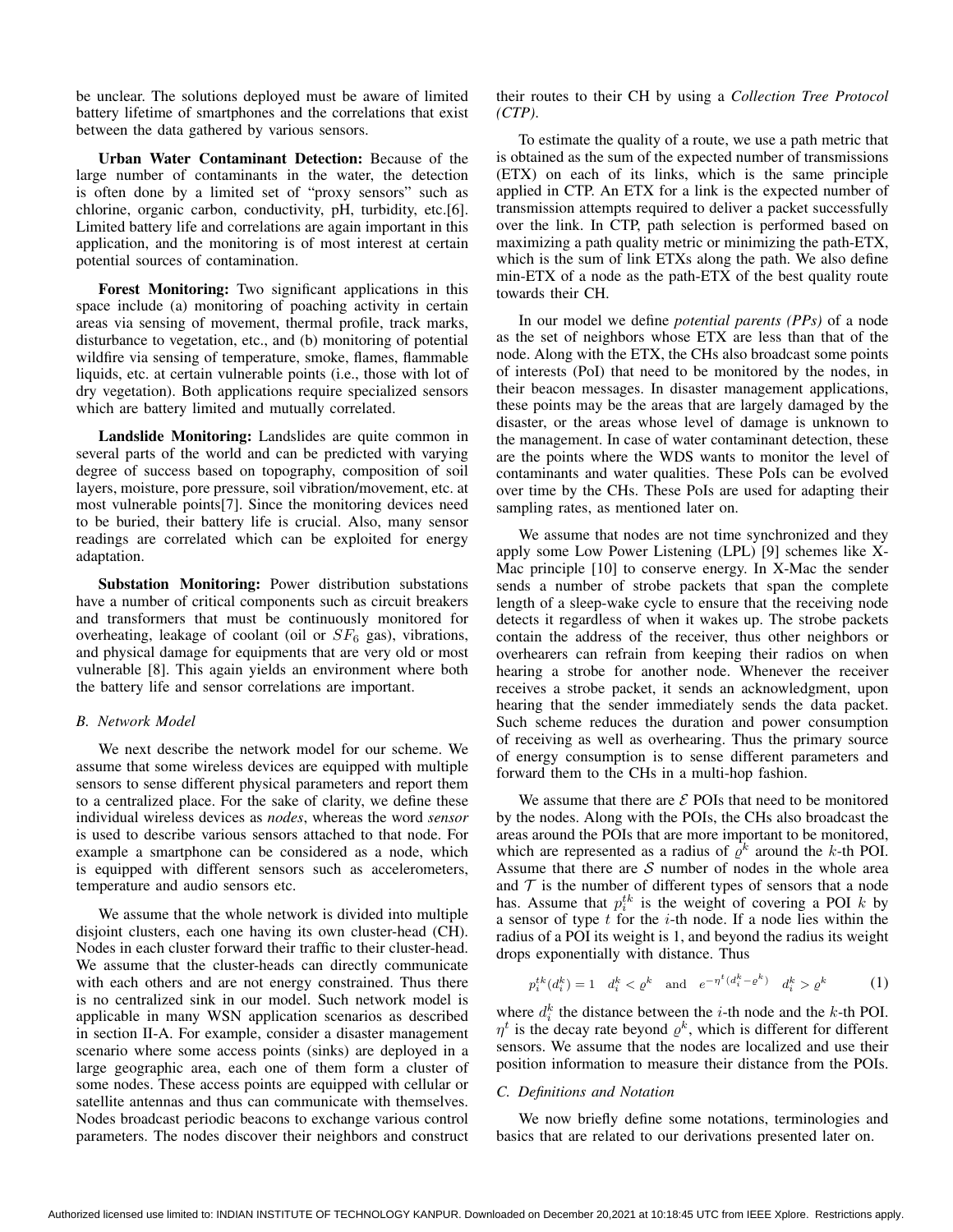*Matrix norms:* We define the  $l_1$ ,  $l_2$  and  $l_{\infty}$  norm of a  $m \times n$ matrix **A** as  $||A||_1$ ,  $||A||_2$  and  $||A||_{\infty}$  respectively.  $||A||_1 =$  $\max_{1 \leq j \leq n} \sum_{i=1}^{m} |a_{ij}|$ , which is the maximum absolute column sum of matrix **A**.  $||\mathbf{A}||_{\infty} = \max_{1 \leq i \leq m} \sum_{j=1}^{n} |a_{ij}|$ , which is the maximum absolute row sum of  $A$ . The  $l_2$  norm is related to the *spectral radius* of matrix  $A<sup>T</sup> A$  as follows:

$$
\rho\left(\mathbf{A}^{\mathbf{T}}.\mathbf{A}\right) = ||\mathbf{A}||_2^2 \le ||\mathbf{A}||_1.||\mathbf{A}||_{\infty} \tag{2}
$$

where  $\rho$  ( $\mathbf{A}^T \cdot \mathbf{A}$ ) is the spectral radius of  $\mathbf{A}^T \cdot \mathbf{A}$ .

*Lipschitz continuity:* We next define the definition of *Lipschitz continuity* of a function, which measures the change of the function values versus the change in the independent variable  $x \in \mathbb{I}$  for a general function  $f(x)$ . If  $x_1$  and  $x_2$  are two numbers, then  $|x_2 - x_1|$  is the change in the input and  $|f(x_2)-f(x_1)|$  is the corresponding change in the output. We say that  $f$  is Lipschitz continuous with Lipschitz constant  $L$ , if there is a positive constant  $L$  such that

$$
|f(x_1) - f(x_2)| \le L |x_1 - x_2| \quad \forall x_1, x_2 \in \mathbb{I}
$$
 (3)

Notice that the Lipschitz constant is the *upper estimate* on how much the function  $f$  changes and the actual change might be much smaller than indicated by the constant.

*Strongly convex function:* A convex function  $f$  is  $\sigma$ strongly convex if

$$
f(y) \le f(x) + \nabla f(x)^T (y - x) + \frac{\sigma}{2} ||y - x||_2^2 \quad \forall x, y \in \text{dom}(f)
$$
 (4)

If  $f$  is twice differentiable, then  $m$ -strong convexity is equivalent to

$$
\nabla^2 f(x) \succeq \sigma \cdot I \quad \forall x \in \text{dom}(f) \tag{5}
$$

where  $I$  is the identity matrix.

 $||M||_{\infty}$   $\triangleq$   $l_{\infty}$ -norm of matrix M

| TABLE I. | <b>TABLE OF NOTATIONS</b> |
|----------|---------------------------|
|          |                           |

|                            |                                                                             | Indices                                                    |
|----------------------------|-----------------------------------------------------------------------------|------------------------------------------------------------|
| i, j                       | $\triangleq$                                                                | Index for the nodes $(1, , S)$                             |
| t                          | $\triangleq$                                                                | Index for sensors $(1, , \mathcal{T})$                     |
| $k_{-}$                    | ≜                                                                           | Index for the POIs $(1, , \mathcal{E})$                    |
|                            |                                                                             |                                                            |
|                            |                                                                             | Variables                                                  |
| $c^t$                      | ≙                                                                           | Energy expenditure for transmitting a sample point by      |
|                            |                                                                             | sensor $t$                                                 |
| $e^t$                      | ≜                                                                           | Energy expenditure for sensing a sample point of           |
|                            |                                                                             | sensor $t$                                                 |
| $E_i$                      | $\triangleq$                                                                | Available energy budget per unit time for the $i$ -th node |
| $w_i^{tk}$                 | $\triangleq$                                                                | Weight of covering the $k$ -th POI based on the $t$ -th    |
|                            |                                                                             | sensor readings of node $i$                                |
| $\alpha_{ij}$              | ≜                                                                           | Fraction of node $i$ -th traffic that passes through node  |
|                            |                                                                             | $\overline{\mathbf{1}}$                                    |
| $\mathbb{A}_i$             | $\triangleq$                                                                | Set of ancestors of node i                                 |
| $\mathbb{D}_i$             | $\triangleq$                                                                | Set of descendants of node i                               |
| $\mathbb{P}_i$             | ≙                                                                           | Set of PPs of node $i$                                     |
| $R_m,R_M$                  | ≜                                                                           | Minimum and maximum sampling rate allowed in any           |
|                            |                                                                             | sensor                                                     |
| $W_m$                      |                                                                             | Minimum weight for covering the POIs                       |
| $\nu_i^{\ell}$<br>$\gamma$ | $\begin{array}{c}\triangle \cong\\ \triangle \cong\\ \triangle \end{array}$ | Lagrange multiplier of node i at iteration round $\ell$    |
|                            |                                                                             | Constant step size used in the sub-gradient method         |
| L                          | $\triangleq$                                                                | Lipschitz constant                                         |
| $\rho(M)$                  | ≜                                                                           | Spectral radius of matrix $M$                              |
| $  M  _1$                  | ≜                                                                           | $l_1$ -norm of matrix M                                    |

# III. ADAPTIVE SAMPLING AND TRANSMISSION

In a multi-sensor, collaborative WSN the nodes need to adapt their transmission and sensing rates of individual sensor to match their battery powers, so that they can cumulatively share their data sampling and forwarding tasks depending on their power budgets. We next formulate the adaptive sampling and transmission rate adaptation scheme, with the objective of maximizing the overall coverage of the POIs, and to ensure that the nodes do not run out of batteries. The notations used for the problem formulations are listed in Table I. We define the utility of sensing  $t$  by a node  $i$  by considering two factors

• The sensing rate  $r_i^t$ . As  $r_i^t$  increases the number of sampled points increases and so does the utility.

• Their corresponding weight  $w_i^{tk}$  while covering the POIs.  $w_i^{tk}$  is the product of two factors: (a)  $p_i^{tk}$  which is dependent on how far a node is from the PoIs, and (b) the relative weights  $a_i^{tk}$ among the sensors (photos may be considered more important then audio samples etc). If an overall weight of a sensor is more it's contribution to the utility function increases. Without any loss of generality we assume that  $w_i^{tk} \leq 1$ .

Considering the above two factors, the effective rate with which the  $k$ -th POI is monitored by the  $t$  type sensors is given by  $\xi^{tk} = \sum_{i=1}^{S} w_i^{tk} \cdot r_i^t$ . Thus the fair event reporting ability is ensured by modeling the utility of reporting the  $k$ -th POI by the t sensors as  $U^k\left(\sum_{t=1}^T \xi^{tk}\right) = \log \left(\sum_{t=1}^T \xi^{tk}\right)$ . Our objective is to maximize the overall event monitoring capability, i.e.  $\sum_{k=1}^{\mathcal{E}} U^k \left( \sum_{t=1}^{\mathcal{T}} \xi^{tk} \right)$ , after satisfying the energy budget of the individual nodes. Thus the overall optimization problem can be written as

**Original Problem (OP):**

Maximize 
$$
\sum_{k=1}^{\mathcal{E}} \log \left( \sum_{i=1}^{S} \sum_{t=1}^{T} w_i^{t_k} r_i^t \right)
$$
  
\nsubject to 
$$
\sum_{t} r_i^t (e^t + c^t) + \sum_{t} \sum_{j \in \mathbb{D}_i} \alpha_{ji} r_j^t . c^t \le E_i \quad \forall i
$$
  
\n
$$
R_m \le r_i^t \le R_M \quad \forall i, \forall j, \forall t
$$
 (6)

We assume that  $\alpha_{ji}$  is the fraction of traffic of node j that passes through it's  $PP$  i. Later on we show that our scheme only needs the  $\alpha_{ji}$  of their PPs. Thus a node j can approximate the  $\alpha_{ii}$  of its PP *i* from its number of PPs as well as their route costs. The first constraint is the *energy budget constraint* that states that the energy spent for sensing and transmission is less than some threshold  $E_i$ .  $R_m$  and  $R_M$  are the minimum and maximum sampling rates of the node-sensors, that are adjusted based on (a) the remaining battery charges of the nodes, (b) the availability of the sensors, and (c) the data collecting requirements of the scheme. The model automatically takes into account the effect of *spatial* correlation among the nearby nodes by incorporating the term  $w_i^{tk}$  in this model. Also the *inherent* correlation among the sensors are taken into account by putting their cumulative effect inside the log function.

The optimization problem (6) is a convex optimization problem and so can be solved *centrally* by solving the KKT conditions, which can be done at one of the sink nodes that serves as a *leader* to others. However such a centralized protocol is vulnerable to a single point of failure or attack. Also in a WSN some nodes and links may occasionally go down while conveying the topology information to the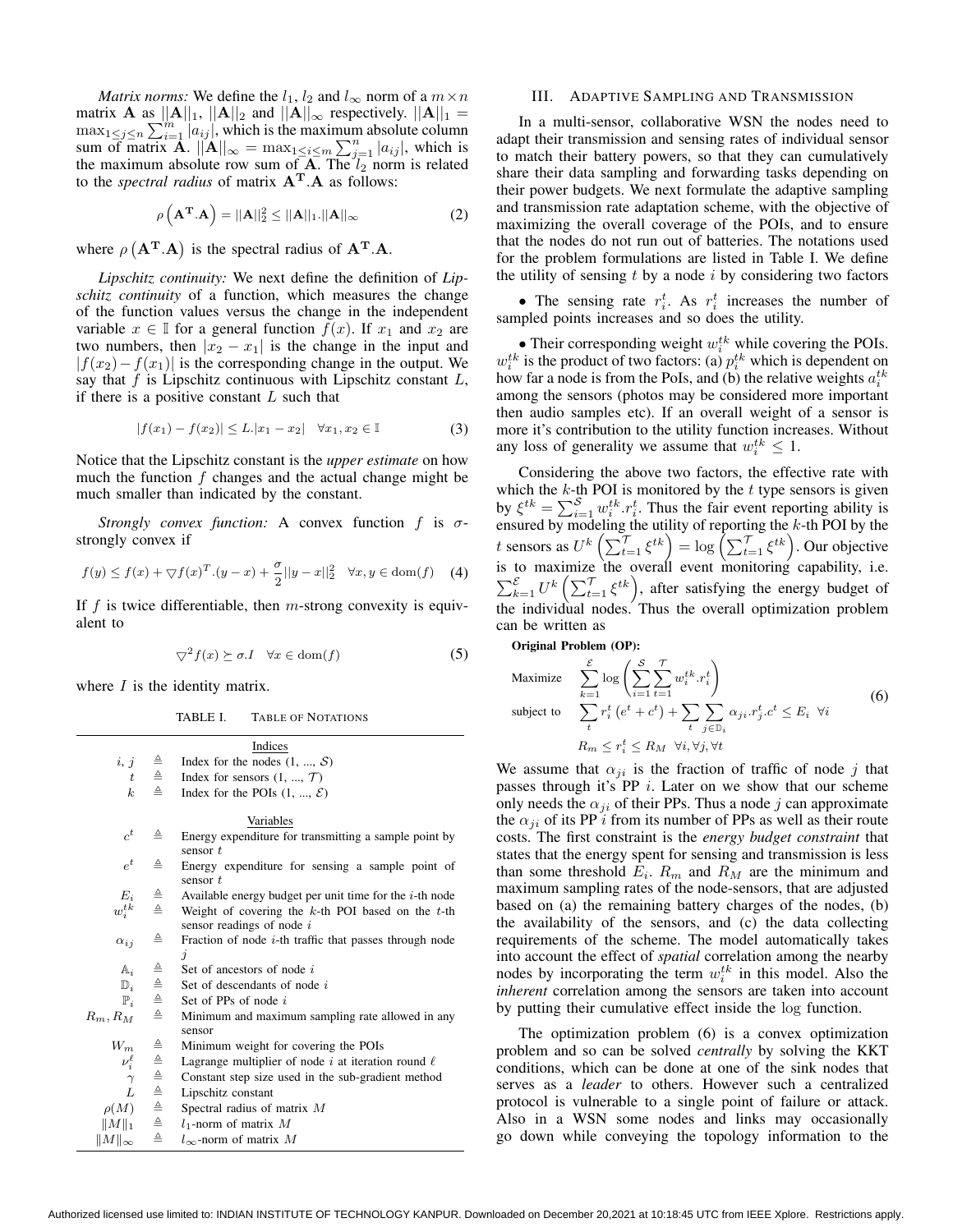leader, which hampers the calculated sampling rates at the leader. Thus our objective is to adopt an iterative, *distributed* approach to solve this problem. Notice that such node or link failures can happen while running the distributed approach as well, however such failures can be tackled by adopting some interpolation mechanisms. For example in some iteration if a node  $i$  cannot successfully send its update to its neighbors, the neighbors can adopt some interpolation mechanisms to estimate the updated value of  $i$ , from its recent history.

However solving the problem in a distributed manner brings two key challenges. First, although log is a strictly concave function with respect to the variables  $w_i^{tk} \cdot r_i^t$ , the objective function is non-strictly concave function because of the term  $\sum_{i=1}^{S} \sum_{t=1}^{T} w_i^{tk} \cdot r_i^t$ . Second, the function is nonseparable with respect to each node  $i$ . The first problem can be resolved by adding an *augmented* variable [11], [12] to the objective function to make it strictly-concave. However the new strictly concave function still remains non-separable with respect to  $i$ . To cope with this, we adopt the scheme similar to [13] and is described as follows.

As log is a concave function, by using Jensen's inequality we can obtain

$$
\log \left( \sum_{i=1}^{S} \sum_{t=1}^{T} w_i^{tk} . r_i^t \right) \ge \sum_{i=1}^{S} \sum_{t=1}^{T} \theta_i^{tk} \log \left( \frac{w_i^{tk} . r_i^t}{\theta_i^{tk}} \right) \quad \forall i, \forall t, \forall k
$$
\n
$$
\text{where} \quad \theta_i^{tk} = \frac{w_i^{tk} . r_i^t}{\sum_{i=1}^{S} \sum_{t=1}^{T} w_i^{tk} . r_i^t} \quad \forall i, \forall t, \forall k
$$
\n
$$
(7)
$$

Using the modified objective function the new optimization problem **MOP** is modeled as follows:

**Modified Optimization Problem (MOP):**

Maximize 
$$
U = \sum_{k=1}^{\mathcal{E}} \sum_{i=1}^{S} \sum_{t=1}^{T} \theta_i^{tk} \log \left( \frac{w_i^{tk} \cdot r_i^t}{\theta_i^{tk}} \right)
$$
  
\nsubject to 
$$
\sum_{t} r_i^t (e^t + c^t) + \sum_{t} \sum_{j \in \mathbb{D}_i} \alpha_{ji} r_j^t . c^t \le E_i \quad \forall i
$$
\n
$$
R_m \le r_i^t \le R_M \quad \forall i, \forall j, \forall t
$$
\n(8)

In the following we propose two distributed schemes to solve problem(8). The first one is a sub-gradient based distributed solution, whereas the other one is based on Nesterov's method [4].

#### *A. A Sub-gradient based Distributed Scheme (SDS)*

The **MOP** is strictly concave as well as separable in  $i$ , for a given  $\theta_i^{tk}$ . Thus we can now solve this distributively using dual-decomposition as done in the previous *utility maximization problems* [14], [15], [11]. The dual function can be written as follows, where we assume that  $\Lambda_i^t = \sum_{k=1}^{\mathcal{E}} \theta_i^{tk} \log \left( \frac{w_i^{tk} \cdot r_i^t}{\theta_i^{tk}} \right)$  $\setminus$ and  $\Theta_i^t = r_i^t (e^t + c^t)$ .

$$
D(\nu) = \text{Max} \sum_{i=1}^{S} \sum_{t=1}^{T} \Lambda_i^t - \sum_{i=1}^{S} \nu_i \left( \sum_{t} \Theta_i^t + \sum_{t} \sum_{j \in \mathbb{D}_i} \alpha_{ji} \cdot r_j^t \cdot c^t - E_i \right)
$$
  
\n
$$
= \text{Max} \sum_{i=1}^{S} \sum_{t=1}^{T} \Lambda_i^t - \sum_{i=1}^{S} \sum_{t=1}^{T} \nu_i \cdot \Theta_i^t - \sum_{i=1}^{S} \sum_{t=1}^{T} \sum_{j \in \mathbb{D}_i} \nu_i \cdot \alpha_{ji} \cdot r_j^t \cdot c^t + \sum_{i=1}^{S} \nu_i \cdot E_i
$$
  
\n
$$
= \text{Max} \sum_{i=1}^{S} \sum_{t=1}^{T} \Lambda_i^t - \sum_{i=1}^{S} \sum_{t=1}^{T} \nu_i \cdot \Theta_i^t - \sum_{i=1}^{S} \sum_{t=1}^{T} \sum_{j \in \mathbb{A}_i} \nu_j \cdot \alpha_{ij} \cdot r_i^t \cdot c^t + \sum_{i=1}^{S} \nu_i \cdot E_i
$$
  
\n
$$
= \text{Max} \sum_{i=1}^{S} \sum_{t=1}^{T} \left( \Lambda_i^t - \nu_i \cdot \Theta_i^t - \sum_{j \in \mathbb{A}_i} \nu_j \cdot \alpha_{ij} \cdot r_i^t \cdot c^t \right) + \sum_{i=1}^{S} \nu_i \cdot E_i
$$

and the dual is to  $\min_{\nu_i \geq 0} D(\nu)$ .  $\nu$  is the Lagrange multiplier vector, which can be iteratively updated using

$$
\nu_i^{\ell+1} = \left[ \nu_i^{\ell} + \gamma \left( \sum_t r_i^t \left( e^t + c^t \right) + \sum_t \sum_{j \in \mathbb{D}_i} \alpha_{ji} r_j^t \cdot c^t - E_i \right) \right]^+
$$
\n
$$
= \left[ \nu_i^{\ell} + \gamma \left( \sum_t r_i^t \cdot e^t + \left( \sum_t r_i^t + \sum_t \sum_{j \in \mathbb{D}_i} \alpha_{ji} r_j^t \right) c^t - E_i \right) \right]^+ \tag{9}
$$

where  $[x]^+$  = max $(x, 0)$  and  $\gamma$  is the step-size of the sub-gradient method. With the updated Lagrange multipliers, the following optimization problem is solved to update the sampling rates of individual nodes.

$$
\operatorname{Max} \sum_{k=1}^{\mathcal{E}} \theta_i^{tk} \log \left( \frac{w_i^{tk} \cdot r_i^t}{\theta_i^{tk}} \right) - \nu_i \cdot r_i^t \left( e^t + c^t \right) - \sum_{j \in \mathbb{A}_i} \nu_j \cdot \alpha_{ij} \cdot r_i^t \cdot c^t
$$
\n
$$
\Rightarrow r_i^t = \left[ \frac{\sum_{k=1}^{\mathcal{E}} \theta_i^{tk}}{\nu_i (e^t + c^t) + \sum_{j \in \mathbb{A}_i} \nu_j \cdot \alpha_{ij} \cdot c^t} \right]_{R_m}^{R_M} \tag{10}
$$

*Theorem 1:* The proposed distributed version of **MOP** converges to the optimal solution of the original problem **OP**.

*Proof:* Let us define  $(r^*, \nu^*, \theta^*)$  are the optimal solution of **MOP**. It can be shown that **(***∗, ∗***)** also satisfies the KKT condition of the original problem **OP**. The KKT condition of the **MOP** is given by

$$
\frac{\partial}{\partial r_i^{tk}} \left( \sum_{k=1}^{\mathcal{E}} \sum_{i=1}^{\mathcal{S}} \sum_{t=1}^{\mathcal{T}} \theta_i^{tk} \log \left( \frac{w_i^{tk} \cdot r_i^t}{\theta_i^{tk}} \right) \right) \Big|_{r^*}
$$
\n
$$
- \sum_{i=1}^{\mathcal{S}} \nu_i^* \left( \sum_t \left( e^t + c^t \right) + \sum_t \sum_{j \in \lambda_i} \alpha_{ij} \cdot c^t \right) = 0
$$
\n
$$
\nu_i^* \cdot r_i^{t^*} \left( e^t + c^t \right) - \sum_{i=1}^{\mathcal{S}} \sum_{t=1}^{\mathcal{T}} \sum_{j \in \mathbb{D}_i} \nu_i^* \cdot \alpha_{ji} \cdot r_j^{t^*} \cdot c^t + \sum_{i=1}^{\mathcal{S}} \nu_i^* \cdot E_i = 0
$$
\n
$$
\nu_i^* \ge 0
$$
\n(11)

Notice that the last two KKT conditions of **OP** and **MOP** are identical. Now as<br>  $\frac{\partial}{\partial r_i^{t_k}} \left( \sum_{k=1}^{\mathcal{E}} \sum_{i=1}^{\mathcal{S}} \sum_{i=1}^{\mathcal{T}} \sum_{t=1}^{\mathcal{H}} \theta_i^{tk} \log \left( \frac{w_i^{t_k} \cdot r_i^t}{\theta_i^{tk}} \right) \right) \Big|_{r^*}$  =  $\frac{\partial}{\partial r_i^{tk}} \left( \sum_{k=1}^{\mathcal{E}} \sum_{i=1}^{\mathcal{S}} \sum_{i=1}^{T} \sum_{t=1}^{T} \theta_i^{tk} \log \left( \frac{w_i^{tk}, r_i^t}{\theta_i^{tk}} \right) \right) \Big|_{r^*}$  = of **OP** and **MOP** are also identical at point  $(r^*, \nu^*)$ . Thus the proof follows.

We first need to make sure that the information needed to perform this iterative scheme can be obtained from the neighborhood information. To do that we need to modify equation (9) and equation (10) so that the nodes only need to exchange *local* information in between each others, i.e. information exchange in between the PPs and their children are only needed. We assume that the total transmitted traffic by the node  $i$  is given by

$$
T_i = \sum_t r_i^t + \sum_t \sum_{j \in \mathbb{D}_i} \alpha_{ji} . r_j^t = \sum_t r_i^t + \sum_{i \in \mathbb{P}_j} \alpha_{ji} . T_j \text{ for non-leaf nodes}
$$
  
= 
$$
\sum_t r_i^t \text{ for leaf nodes}
$$
 (12)

Thus the nodes can calculate their individual traffic  $T_i$  by collecting the carried traffic by their children, which is used to calculate the Lagrange multipliers from equation (9). Similarly the individual sampling rates of the nodes can be obtained from equation (10) by assuming  $F_i = \sum_{j \in \mathbb{A}_i} \nu_j \cdot \alpha_{ij}$  and obtaining the  $(\nu_i, F_i)$ s of the PPs as follows:

$$
F_i = \sum_{j \in A_i} \nu_j . \alpha_{ij} = \sum_{j \in \mathbb{P}_i} \alpha_{ij} (\nu_j + F_j) \text{ for non-CH nodes}
$$
  
= 0 for CH nodes (13)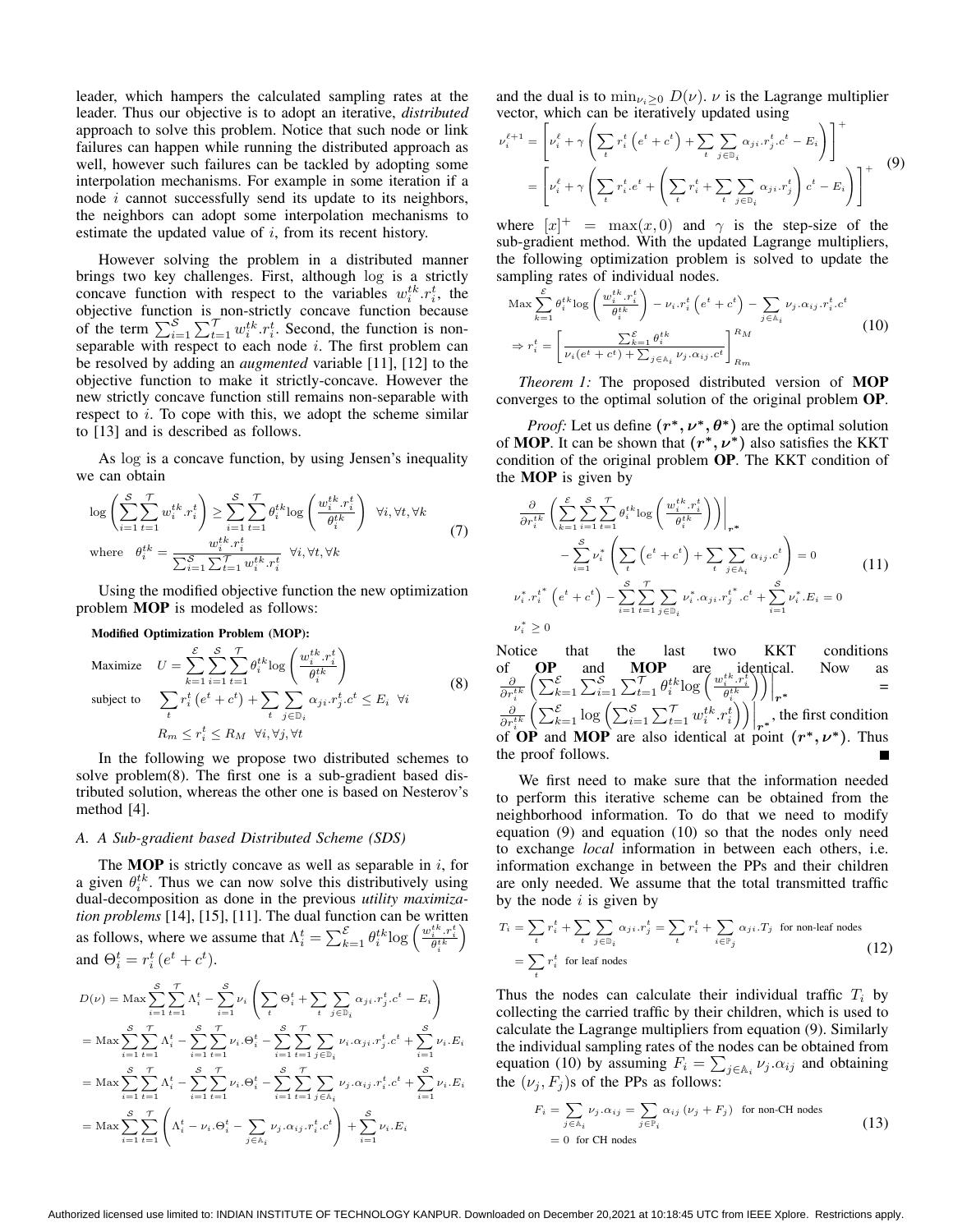With these we now propose the distributed mechanism to calculate the optimal sampling rates for the node sensors. In the proposed scheme the node's traffic  $T_i$  and  $\nu_i$  are updated in a bottom-up manner, whereas the  $(F_i, r_i^t)$  are updated in a top-down fashion. The nodes broadcast their  $\alpha$  to their neighbors periodically. If a node *i* has  $|\mathbb{P}_i|$  PPs with path-ETX of P-ETX<sub>ij</sub>,  $\forall j \in \mathbb{P}_i$  if it sends its packets through j then  $\alpha_{ij} = \frac{\frac{1}{P - E T X_{ij}}}{\sum_{x \in P_i} \frac{1}{P - E T X_{iz}}}.$  This is based on the intuition that the nodes choose their routes in proportion to their route qualities. All the nodes then calculate their  $(\nu_i, F_i, T_i, r_i^t)$ based on their local information as follows. The CHs broadcast their  $F_i$  to be zero to their children. The immediate children of the CHs calculate their  $F_i$  as well as their sampling rates using equation(13) and (10) and broadcast. In the first round, the  $\hat{\theta}_i^{tk}$  and  $\nu_i$  are assumed to be some arbitrary value for all the nodes. This process goes on until the leaf nodes are reached. The leaf nodes then update their carried traffic  $T_i$ and broadcast. With the updated  $T_i$ , they also calculate their  $\nu_i$ using equation(9). The subsequent PP nodes update their traffic using equation (12) as well as their  $\nu_i$ , and this process goes on until it reaches the CHs. While calculating the sampling rates, each leaf node i also calculates the  $\alpha_{ij} \cdot w_i^{tk} \cdot r_i^t \forall k$ , corresponding to each PP  $j$ , and broadcast to their PPs. The PPs also calculate their  $w_i^{tk} \cdot r_i^t$ , add it with the same of their children and broadcast (after multiplying  $\alpha_{ij}$ ), until it reaches their CH. In the next iteration, the CHs collaborate to calculate the value of TW $\mathbb{R}^k = \sum_i \sum_t w_i^{tk} \cdot r_i^t \ \forall k$  and propagate it in their own cluster in the top-down fashion, which the nodes use while calculating their  $\hat{\theta}^{tk}_i$  as shown in equation(7). This top-down and bottom-up process continues iteratively.

We assume that the required message exchanges for the top-down and bottom-up operations are successfully delivered to the corresponding nodes. However in reality there may be packet loss due to neighboring interference. In such situations, some interpolation mechanisms can be adopted based on the historical values sent by the corresponding nodes. We assume that the ETX of the links remain constant throughout the iterative process. We also assume that the parent-child relations remain the same throughput the iterative process which in reality will vary due to the varying channel conditions. We will explore the effects of these practical deployment issues on the convergence of this iterative scheme in future.

# *B. Nesterov's Gradient Descent based Distributed Scheme (NDS)*

We propose another scheme using Nesterov's method [4] by utilizing the Lipschitz continuity property of the dual objective function. The resulted scheme usually achieves faster convergence with respect to the traditional sub-gradient method, however in specific scenarios the scheme may perform worse than SDS as reported in section III-C.

We first develop a Lipschitz constant for the optimization problem (6). We consider a  $S \times S$ . T matrix **A**, where the rows represent the set of nodes and columns represent the set of all sensors. The entries in the  $A_{ij}$  represent the power consumption of a node  $i$  for the sampling or transmission of sensor j's readings. **R** and **E** are the  $S.\mathcal{T} \times 1$  and  $S \times 1$ vector that represent the set of the sensors sampling rates and the available energy of the nodes respectively. Using the above notations the energy conservation constraint of problem (6) is written as  $\mathbf{A}.\mathbf{R} \leq \mathbf{E}$ . Clearly any entry of  $A_{ij}$  has a maximum value of  $\Psi = \max(e^t + c^t)$ ,  $\forall t$ . Also assume that  $\mathbb{E} = \max\{E_i\}$  $\forall i$ , and  $\varepsilon = \min\{e^t\}$   $\forall t$ , then the maximum sampling rate that a node can achieve for a particular sensor is given by  $\Upsilon = \frac{\mathbb{E}}{\varepsilon}$ . We also assume that  $\Omega = \max\{c^t\} \forall t, \Gamma = \sum_t (e^t + c^t)$ , and  $\Delta = \sum_{t} c^{t}$ . With these we propose the following theorems.

*Theorem 2:* The dual of problem (6) is Lipschitz continuous with constant given by  $L = \frac{\rho(A^{T}A)}{\sigma}$ , where the objective function U is  $\sigma$ -strongly concave.

*Proof:* Please refer to [16] for the proof.

*Theorem 3:* The dual of problem (6) is Lipschitz continuous with constants  $L_1 = \frac{S \cdot \Upsilon^2 \cdot (\Gamma + (S-1) \cdot \Delta) \cdot (\Upsilon + (S-1) \cdot \Omega)}{\varepsilon W_m}$ , and  $L_2 = \frac{\mathcal{S}.\mathcal{T}.R_M^2.\left(\Gamma + (\mathcal{S}-1).\Delta\right).\left(\Upsilon + (\mathcal{S}-1).\Omega\right)}{\mathcal{E}.W_m}$ , where  $W_m =$  $\min\{w_i^{tk}\}\ \forall\ i, t, k.$ 

*Proof:* We first derive the  $\sigma$  of U, based on the stronglyconcavity property of equation(5) as follows:

$$
\sigma = \min\left(-\frac{\partial^2 U}{\partial r_i^{t2}}\right) = \min\left(\frac{\sum_k \theta_i^{tk}}{r_i^{t2}}\right) = \min\left(\frac{\sum_k w_i^{tk} \cdot r_i^t}{r_i^{t2} \cdot \sum_{i=1}^S \sum_{t=1}^T w_i^{tk} \cdot r_i^t}\right)
$$
\n
$$
= \min\left(\frac{\sum_k w_i^{tk}}{r_i^t \cdot \sum_{i=1}^S \sum_{t=1}^T w_i^{tk} \cdot r_i^t}\right) \ge \min\left(\frac{\sum_k w_i^{tk}}{r_i^t \cdot \sum_{i=1}^S \sum_{t=1}^T r_i^t}\right) \tag{14}
$$
\n
$$
\ge \frac{\mathcal{E}.W_m}{\mathcal{S}.T^2}
$$

 $\sigma$  can also be expressed in terms of  $R_M$  as follows:

$$
\sigma \ge \min\left(\frac{\sum_{k} w_i^{tk}}{r_i^t \cdot \sum_{i=1}^{S} \sum_{t=1}^{T} r_i^t}\right) \ge \frac{\mathcal{E}.W_m}{\mathcal{S}.T.R_M^2} \tag{15}
$$

We next calculate the spectral radius of **A<sup>T</sup>**.**A** as follows. While deriving  $\rho(\mathbf{A}^T \cdot \mathbf{A})$ , we require the values of  $||\mathbf{A}||_{\infty}$ and  $||A||_1$  (refer to equation(2)), which are the maximum sum of the rows and columns of matrix **A** respectively. We next calculate L by using the values of  $\rho(\mathbf{A}^T \cdot \mathbf{A})$  and  $\sigma$ , by using Theorem 2.

$$
\|\mathbf{A}\|_{\infty} \leq \sum_{t} \left(e^{t} + c^{t}\right) + (\mathcal{S} - 1) \sum_{t} c^{t} = \Gamma + (\mathcal{S} - 1) \cdot \Delta
$$
  
\n
$$
\|\mathbf{A}\|_{1} \leq \max_{t} \{e^{t} + c^{t}\} + (\mathcal{S} - 1) \max_{t} \{c^{t}\} = \Psi + (\mathcal{S} - 1) \cdot \Omega
$$
  
\n
$$
\rho(\mathbf{A}^{T} \mathbf{A}) \leq \|\mathbf{A}\|_{1} \cdot \|\mathbf{A}\|_{\infty} \leq (\Gamma + (\mathcal{S} - 1) \cdot \Delta) \cdot (\Psi + (\mathcal{S} - 1) \cdot \Omega)
$$
  
\n
$$
L_{1} = \frac{\mathcal{S} \cdot \Upsilon^{2} \cdot (\Gamma + (\mathcal{S} - 1) \cdot \Delta) \cdot (\Psi + (\mathcal{S} - 1) \cdot \Omega)}{\mathcal{E} \cdot W_{m}} \text{ from equation (14)}
$$
  
\n
$$
L_{2} = \frac{\mathcal{S} \cdot \Upsilon \cdot R_{M}^{2} \cdot (\Gamma + (\mathcal{S} - 1) \cdot \Delta) \cdot (\Psi + (\mathcal{S} - 1) \cdot \Omega)}{\mathcal{E} \cdot W_{m}} \text{ from equation (15)}
$$

We assume a Lipshitz constant  $L = \min\{L_1, L_2\}$ . We assume that the CHs calculate the  $L$  and broadcast to their cluster nodes. We utilize the Lipschitz gradient property of the dual objective function of problem(8) to develop a gradient descent scheme using Nesterov's algorithm [4], [17]. The scheme, presented in Algorithm 1, can be implemented in a distributed fashion by each node  $i$ . In Algorithm 1,  $\Delta f$  of a node *i* is assumed to be  $\Delta f_i = \sum_t r_i^t e^t +$ <br>  $\left(\sum_{i=1}^n r_i^t + \sum_{i=1}^n \sum_{j=1}^n c_{ij} r_j^t\right) e^t - E$ . Each node solves the  $\sum_{t} r_i^t + \sum_{t} \sum_{j \in \mathbb{D}_i} \alpha_{ji} r_j^t \Big) c^t - E_i$ . Each node solves the objective function to get its sampling rate in line 5. In line 6,  $u_i^{\ell+1}$  is the solution of the standard gradient descent (identical to equation (9)) with step-size  $\frac{1}{L}$  at the k-th iteration, which encodes the *current* gradient. On the other hand in line 8,  $v_i^{\ell+1}$  is the solution of the gradient descent step that proceeds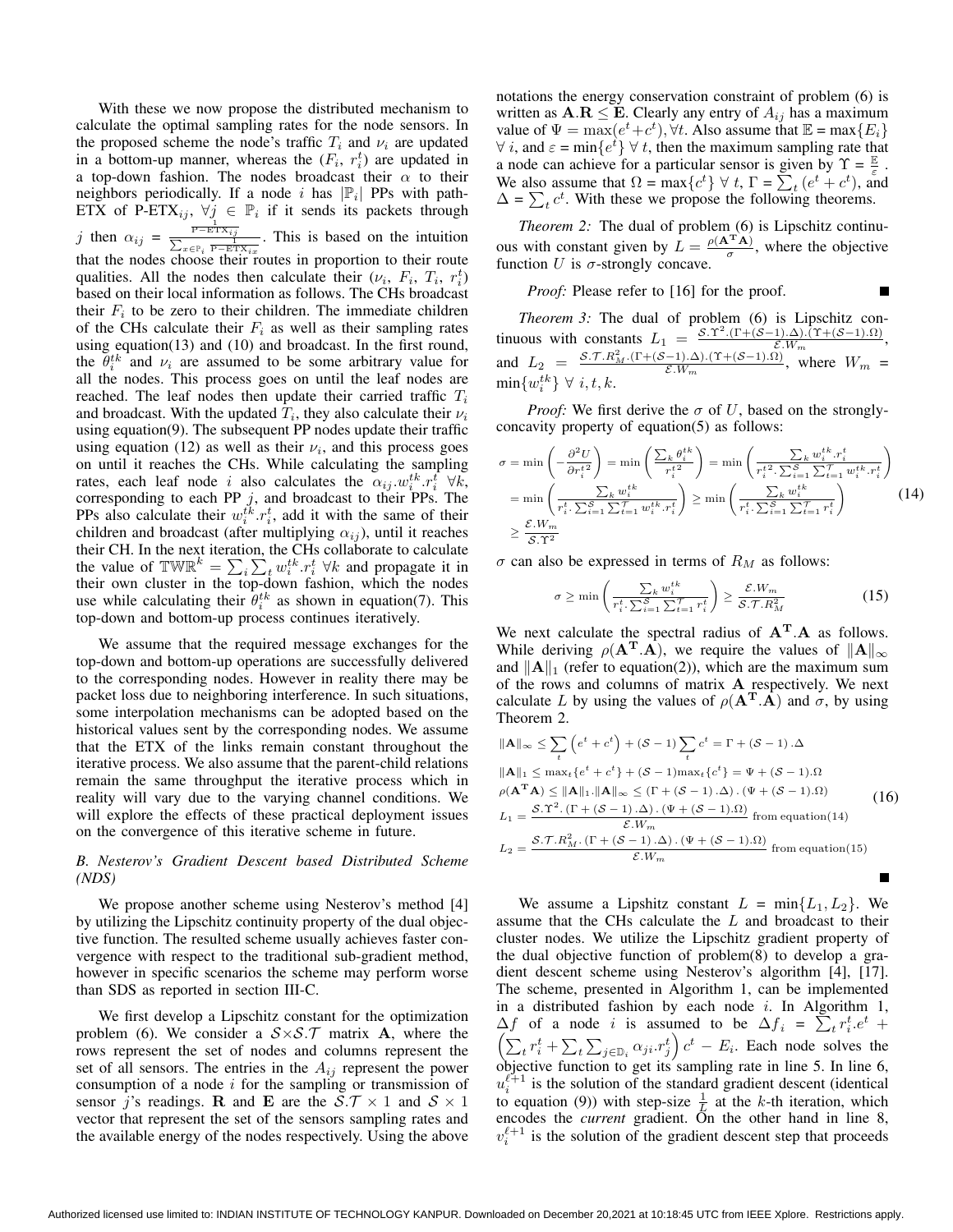

Fig. 1. Comparison of (a) convergence, (b) sampling rates of SDS, (c) sampling rates of NDS with  $(R_m, R_M) = (1, 30)$ . Similar comparison of (d) convergence, (e) sampling rates of SDS, (f) sampling rates of NDS with  $(R_m, R_M) = (1, 300)$ .

along a direction determined by the weighted sum of the negative gradients in all the previous iteration rounds, thus this encodes the *historical* gradients. The later iteration rounds have larger weights than the earlier ones. Finally  $\nu_i^{\ell+1}$  calculates the weighted sum of the current gradient and the historical gradients in line 9.

**Algorithm 1** Nesterov's Gradient Descent based Distributed Scheme (NDS)

| 1: INPUT : $R_m$ , $R_M$ , $W_m$ .                                                        |
|-------------------------------------------------------------------------------------------|
| 2: OUTPUT : Sampling rates $r_i^{tk}$ $\forall i \in \{1, 2, , N\}$ .                     |
| 3: tmp <sub>i</sub> = 0;                                                                  |
| 4: for each iteration $\ell = \{1, 2, , \mathcal{L}\}\$ do                                |
| 5: Update rate $r_i^{tk}$ and $\theta_i^{tk}$ ;                                           |
| 6: $u_i^{\ell+1} = \left[\nu^{\ell} + \frac{\Delta f_i}{L}\right]^+,$                     |
| 7: $\text{tmp}_i = \text{tmp}_i + \frac{\ell+1}{2} \cdot \Delta f_i;$                     |
| 8: $v_i^{\ell+1} = \left[\frac{\text{tmp}_i}{L}\right]^+,$                                |
| 9: $\nu_i^{\ell+1} = \frac{\ell+1}{\ell+2} u_i^{\ell+1} + \frac{2}{\ell+3} v_i^{\ell+1};$ |
| $10:$ end for                                                                             |

### *C. Validation of SDS and NDS*

We have assumed a hypothetical scenario to monitor the health of power equipments in a substation. The sensor nodes run on batteries that are assumed to have a battery capacity of 5000 mAHr [8]. Unless otherwise mentioned, we assume that the nodes use asynchronous Low Power Listening (X-Mac) that makes them sleep most of the time and wake-up periodically to check the channel activity. The nodes wakesup 8 times per second to check if the channel is busy, which makes the radio on time for transmission ∼140 ms. The nodes consume  $\sim$ 20 mA [18] at the transmit mode, which is the representative of Crossbow's MICAz wireless sensor nodes [18]. The nodes are expected to remain active for 12 months, and the power budgets for sensing and forwarding are calculated accordingly. The nodes use there sensors: sound,  $SF<sub>6</sub>$  gas and temperature. The power consumption of these sensors are 9.5, 150, 7.5 mA respectively with a sampling time of 7000, 400 and 112 milliseconds [8].

We compare the proposed distributed rate adaption scheme of **MOP** along with the solution of **OP** obtained from AMPL solver [19]. The result is shown in Fig. 1 where 14 nodes with fully charged batteries are deployed in a binary tree structure with a height of 3, rooted at a CH.  $R_m$  and  $w_i^{tk}$  are assumed to be 1/hr. and 0.5 respectively. We assume the step-size  $\gamma$  of the SDS to be  $\frac{1}{L}$ . We consider two cases depending on the value of  $R_M$ ; in the first case (Fig. 1(a)-(c))  $R_M$  is assumed to be 30/hr. whereas it is assumed to be 300/hr. in the second case (Fig. 1(d)-(f)). Notice that in the first case NDS performs poorly compared to SDS in terms of convergence rate. We surmise that because of small  $R_M$  the calculation of  $r_i^t$  from equation(10) frequently becomes  $R_M$  and so keeping track of the historical gradients does not make the scheme faster. On the other hand in the second case NDS outperforms SDS in terms of convergence speed as shown in Fig. 1(d)-(f). In both cases we observe that the distributed version of **MOP** closely matches (Fig. 1(a) does not show the optimal solution for clarity) with the original problem of (6), which validates the claim of Theorem 1.

Fig. 1(b)-(c) and Fig. 1(e)-(f) show the sampling rates of nodes 1, 3 and 7 which are the representatives of the first, second and third level nodes of the binary tree. From these figures we can observe that with identical battery charges, the first level nodes have sampling rates higher than the others. This is because of the fact that assigning more sampling tasks to the first level nodes reduces the effect of forwarding traffic, which improves the overall utility. We can also observe that in both SDS and NDS schemes, the convergence time is significantly high due to large number of iterations (in the order of few hundreds to thousands) which limits their usefulness in large-scale WSN applications.

# IV. SCALABLE ALTERNATIVES

As the convergence time of the fully distributed versions are too high for a general multi-hop network, solving this problem at the node levels is simply not practical because of (a) too many control messages need to be exchanged in between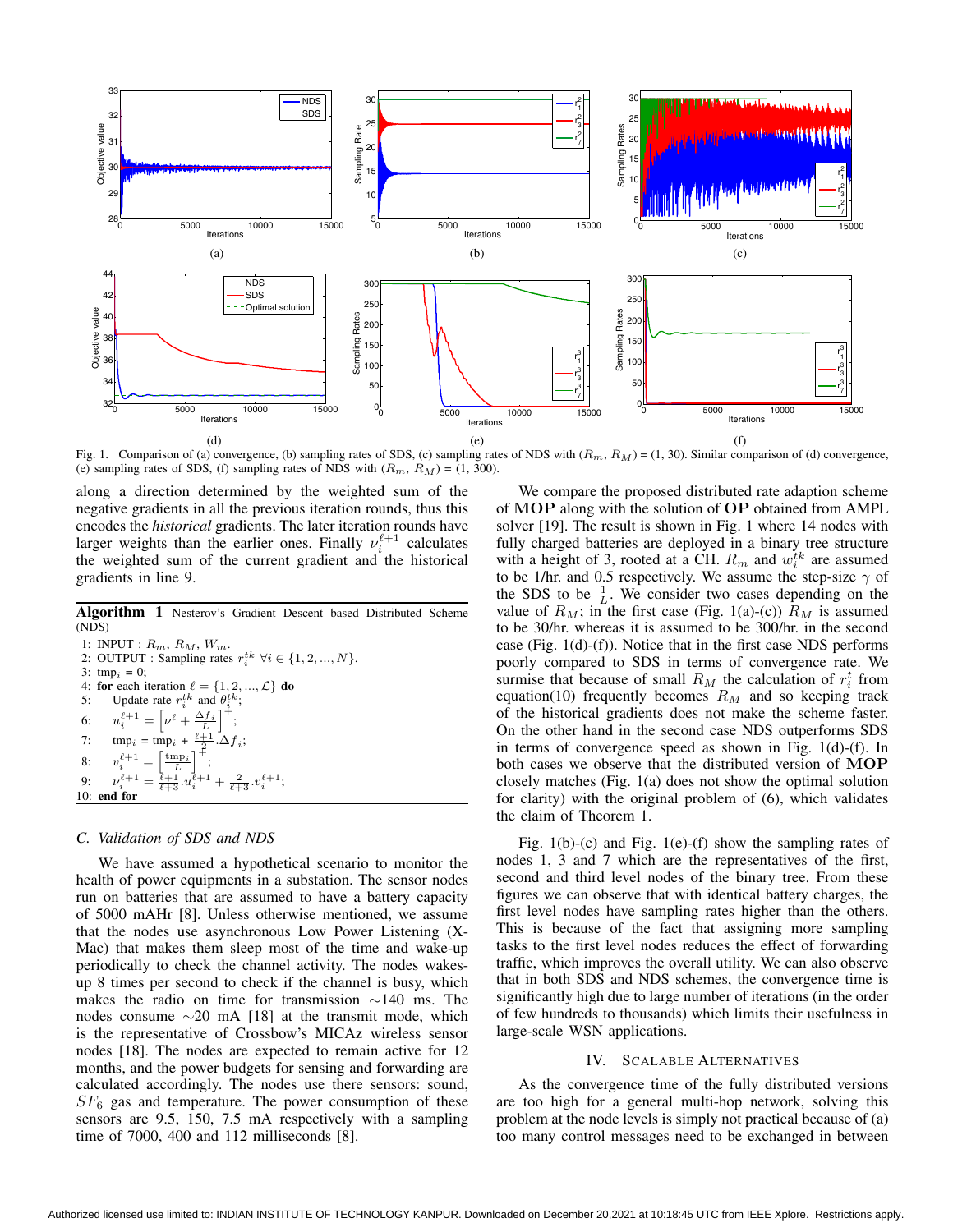the nodes and the CHs, which will drain their batteries, (b) the convergence time is significantly high due to the large number of nodes in a geographic area. The main reason for the high convergence time is multi-hopping, as the individual nodes and their ancestors need to gradually adapt their sampling rates so that the higher level nodes (ancestors) do not run out of battery while forwarding traffic from their descendants, and at the same time the overall utility is maximized. Thus the above mentioned distributed schemes are not scalable especially for large WSNs. We next propose two alternatives to overcome this limitation. The first scheme is a semi-distributed approach where the CHs collaborate and decide the sampling rates of the nodes, after collecting the topology information and battery profiles of the nodes. The second alternative is based on the assumption that the packet transmissions in between the nodes follow some scheduled mechanisms and so the power consumption due to data forwarding is negligible.

| <b>Algorithm 2</b> Semi-Distributed rate adaptation (SDRA) |                                                                                                                                          |  |
|------------------------------------------------------------|------------------------------------------------------------------------------------------------------------------------------------------|--|
|                                                            | 1: INPUT : Node's battery and connectivity profiles, $R_m$ , $R_M$ .                                                                     |  |
|                                                            | 2: OUTPUT : Sampling rates $r_i^{tk}$ $\forall i \in \{1, 2, , S\}$ .                                                                    |  |
|                                                            | 3: while not converged do                                                                                                                |  |
|                                                            | 4: for each $CH_{\ell}$ do                                                                                                               |  |
| 5:                                                         | Update the sampling rate $r_i^{tk}$ and $\theta_i^{tk}$ ;                                                                                |  |
| 6:                                                         | Calculate $\mathbb{W} \mathbb{R}_{\ell}^k = \sum_{i \in \mathcal{L}_{\ell}} \sum_{j \in \mathcal{L}} w_i^{tk} \cdot r_i^t \; \forall k;$ |  |
| 7:                                                         | Transmit $\mathbb{WR}_{\ell}^{k}$ to the CH;                                                                                             |  |
| 8:                                                         | end for                                                                                                                                  |  |
| 9:                                                         | CHs collaboratively calculate the TWR <sup>k</sup> = $\sum_{\ell}$ WR <sup>k</sup> <sub><math>\ell</math></sub> ,                        |  |
|                                                            | $10:$ end while                                                                                                                          |  |
|                                                            |                                                                                                                                          |  |

#### *A. A Semi-distributed Collaborative Approach*

We propose a *Semi-Distributed Rate Adaptation (SDRA)* scheme where the cluster-heads collect the topology information and the remaining battery power of the nodes in its own cluster and then collaborate with each other to decide the sampling rates of the nodes iteratively. The overall scheme is shown in Algorithm 2. We assume that there are  $\mathcal C$  clusterheads, where CH<sub>ℓ</sub> is associated with a set  $\zeta_\ell$  of  $S_\ell$  nodes. Thus the CHs solve  $C$  subproblems in a distributed manner, that are linked with the parameter  $\theta_i^{tk}$ . At first the CHs collect the required connectivity information and remaining battery capacities of the nodes. Each CH $_{\ell}$  solves problem (8) locally (using  $S = S_{\ell}$  and  $i \in \zeta_{\ell}$ ) using any random  $\theta_i^{tk}$  (at the first iteration), which can be done using any existing solvers like AMPL [19], GLPK [20], CVX [21] etc. It then calculates its local weighted rate  $\mathbb{W}^k \left( \sum_{\ell=1}^k \sum_{i \in \mathcal{L}_k} x_i^{t_k} \right) \cdot r_i^t \; \forall k$  and broadcast it to the other CHs. The CHs collaboratively calculate the total weighted rate  $\mathbb{TWR}^k = \sum_{\ell} \mathbb{WR}^k_{\ell} = \sum_i \sum_t w_i^{tk} \cdot r_i^t$ . The CHs then calculate  $\theta_i^{tk} = \frac{w_i^{tk} \cdot \overline{r_i^t}}{\sqrt{\frac{w_i^k}{k}}}$  (equation (7)) and solve its local optimization problem using the new  $\theta_i^{tk}$ . This process goes on until the solution converges. Upon convergence the calculated sampling rates are sent to the nodes by their CHs.

Notice that there is an inherent trade-off in between the number of clusters, the number of message exchanges in between them, and resiliency. Less number of cluster reduces the number of message exchanges in between them, but less resilient to node/link failure (with respect to some fixed error tolerance) or attack, whereas more clusters improve the resilience at the cost of higher control overhead.

# *B. An Approximation Scheme for Scheduled WSNs*

We also propose an *Approximation scheme for Distributed Rate Adaptation (ADRA)*, which is applicable only in a scheduled WSN. In a scheduled WSN the nodes wake up in their own schedule. The nodes know the schedule of their neighbors, thus they wait for the schedule of their parents, switch on their transmitters for that particular time and transmit. In this scenario, the nodes do not need to send multiple strobe packets as done in X-Mac, and so the transmission power consumption is very low. In this case the second term in the energy budget equation  $\left(\sum_{t}\sum_{j\in\mathbb{D}_i}\alpha_{ji}.r_j^t.c^t$  in equation(8)) can be neglected. Thus the multi-hopping term of problem $(\cancel{8})$ is ignored, and then the problem can be solved in a distributed fashion fairly quickly using Algorithm 3. In this scheme, the nodes maintain two sets of sensors: unassigned  $U$  and assigned A. Initially, all sensors belong to set  $U$ , but are transferred to set  $A$  as rates are assigned for them. The node first assigns the sampling rates to each sensor t as  $r_i^t = R_m + \frac{\Delta_i \cdot \sum_k \theta_i^{tk}}{\sum_k \sum_k \theta_i^{tk}(e^t + c^t)}$ (line 4-6). The difference between assigned sampling rate  $r_i^t$ and maximum sampling rate  $R_M$  is stored in diff[t]. After this sampling rate assignment, if for any sensor  $\ell$ , diff[ $\ell$ ] < 0, the node assigns its sampling rates as its maximum rate  $R_M$  (line 13) and divides the  $\Delta_i$  fairly among other sensors (line 14-17). This process goes on until all the sensors are assigned their sampling rates. After calculating the sampling

**Algorithm 3** Approximation scheme for Distributed Rate Adaptation (ADRA)

1: INPUT :  $\theta_i^{tk}$ ,  $R_m$ ,  $R_M$ .<br>2: OUTPUT : Sampling rates  $r_i^t \forall t$ . 3: A={ $\phi$ }; U={1, ...,  $\mathcal{T}$ }; 4: Assign  $r_i^t = R_m \ \forall t$ <br>5:  $\Delta_i = E_i - \sum_t r_i^t$ ; 6:  $r_i^t = r_i^t + \frac{\Delta_i \cdot \sum_k \theta_i^{tk}}{\sum_t \sum_k \theta_i^{tk}(e^t + c^t)}$ <br>7: diff[t] =  $R_M - r_i^t \forall t$ ; ∀; 8: **for** each sensor  $x = \{1, 2, ..., T\}$  **do**<br>9: Sort node  $\in$  *U* in increasing order Sort node  $\in U$  in increasing order of diff[x]; 10: Put them in order in list  $L$ ; 11:  $\ell = L[0];$ 12: **if** diff $\ell$ ] < 0 **then** 13:  $r_i^{\ell} = R_M$ ;  $A = A \cup t$ ;  $U = U \setminus t$ ;  $\Delta_i = \text{abs}(\text{diff}[\ell]) \times (e^{\ell} + c^{\ell})$ <br>14: **for** each sensor  $t = \{1, 2, ..., T\}$  AND  $t \in U$  **do** 15:  $r_i^t = r_i^t + \frac{\sum_k \theta_i^{tk}}{\sum_{i \in U} \sum_k \sum_t \theta_i^{tk}} \cdot \frac{\Delta_i}{(e^t + c^t)};$ 16:  $\text{diff}[t] = R_M - r_i^t;$ 17: **end for**<br>18: **diff[** $\ell$ ] =  $diff[\ell] = 0;$ 19: **else**  $20:$  EXIT<br> $21:$  end if end if 22: **end for**

23: return  $r_i^t$   $\forall t$ 

rates, the nodes calculate  $\alpha_{ij} \cdot w_i^{tk} \cdot r_i^t \forall k$  and broadcast to their PPs, which is used for calculate  $\mathbb{TWR}^k = \sum_i \sum_t w_i^{tk} \cdot r_i^t \ \forall k$ at the CHs as mentioned in SDS. Using the new  $\mathbb{TWR}^k$  the nodes next calculate the updated sampling rates of the sensors by putting the new  $\theta_i^{tk}$  in ADRA, and this process goes on until the solution converges.

*Theorem 4:* For a given  $\theta_i^{tk}$ , Algorithm 3 gives optimal rate allocation of the node sensors.

*Proof:* Line 7 can be derived by solving the KKT conditions of the problem(8), ignoring the multi-hop term. The rest of the proof is similar to [22] and is omitted here.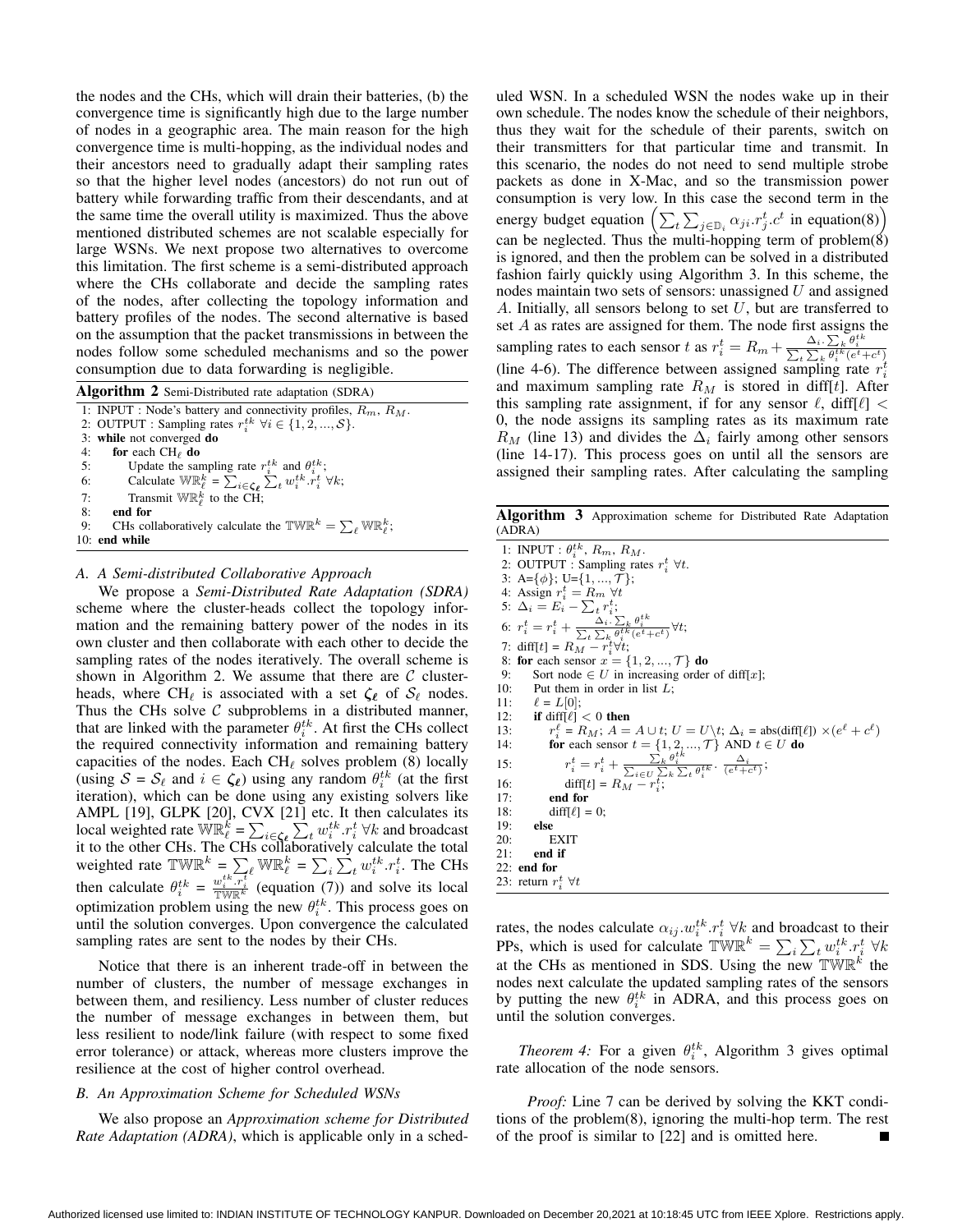

Fig. 2. Convergence of SDRA with different  $R_m$ ,  $R_M$  and battery charges.



Fig. 3. Convergence of ADRA with different  $R_m$ ,  $R_M$  and battery charges.

# *C. Validation of SDRA and ADRA*

Fig. 2 and Fig. 3 show the convergence of SDRA and ADRA with different remaining capacities and  $R_M$ . For these figures we assume 5 clusters each one having 14 nodes, placed in a binary tree fashion with a height of 3. In both schemes, the objective values match with the optimal solution obtained from AMPL. We can also observe that the schemes converge within  $\sim$ 10-15 iterations, which make them suitable as a scalable solution in energy-constrained WSNs.

#### V. PERFORMANCE EVALUATION

We study the effectiveness of the proposed sampling rate adaptations of the nodes, depending on their energy budgets. We uniformly deploy the wireless devices in a geographic area of  $200 \times 200$  sq. m. The fresh battery capacity of the nodes are assumed to be 5000 mAHr. The remaining battery capacities of the nodes are uniformly randomly chosen among (25- 100%). Depending on their remaining battery capacities, we divide the nodes in three *tiers*. The first, second, and third tier nodes have battery charges of (75-100%), (50-75%), (25-50%) respectively.  $R_m$  and  $R_M$  are assumed to be 1/hr. and 30/hr. respectively. The types of sensors and their corresponding power consumption parameters are kept identical to those in section III-C.

Fig. 4(a) shows the mean energy budget of the nodes at different tiers, Fig. 4(b) shows their corresponding usages. The usage is defined as the cumulative energy expenditure due to sampling and forwarding of the packets. From Fig. 4(b) we can observe that the energy usages are adapted proportional to the individual node's power budgets. Fig. 4(c)-(e) show the mean sampling rates of sound sensor,  $SF_6$  gas sensor and temperature sensors at various tiers. From these figures we can observe that overall the first tier nodes have a sampling rate much higher than other tiers, due to their higher battery charges. We can also observe that the average number of samples of the sound sensors are much less ( $\sim$  14-25 times) compared to the other two sensors. The reason is due to the higher power consumption of the sound sensors while data capturing. Fig. 4(f) shows the overall sampling rates of various sensors, which also confirms the fact that the proposed scheme tries to conserve energy by mostly switching off sensors with higher power consumption. This shows the adaptive ability of the scheme based on the individual node's power budget as well as the power consumption of the individual sensors.

We can also observe that the sampling rates of the individual sensors do not change significantly with the number of nodes, even if the total traffic of the entire network are higher with more nodes. This is because of the uniform distribution of the nodes, which ensures that even of the cumulative network traffic grows with the number of nodes, the average number of data forwarding by the individual nodes are similar.

#### VI. RELATED WORKS

#### *A. Network Utility Maximization*

Network utility maximization has received a significant attention in the last decade ever since the seminal framework the seminal work in [14], [15]. In these works the users utility is assumed to be strictly concave function of users rate, and the resource constraints are set to be linear. The users distributedly maximize their aggregate utility under their resource constraints. Various types of fairness based utilities are discussed in [23]. Multi-path utility maximizations are addressed in [11], [12], [13] where the utility function is nonstrictly concave with respect to the individual users rate due to multi-path routing. To convexify the utility function, proximal approach are proposed in [11], [12] whereas in [13] the authors have proposed a modified strictly concave utility function and proposed a successive approximation method.

## *B. Collaborative Sensing, Rate Adaptation and Energy Awareness in WSNs*

Energy management in sensor network is a well researched area. Control of sleep/wakeup cycle is a standard technique that is explored in several MAC proposals [24], [25]. Other techniques for reducing energy consumption include data compression and source coding [26], transmit power control [27], [28], multiple channel assignment [29], [30] etc. Sampling rate adaptation for wireless sensor networks has been widely studied. The authors in [31], [32] have proposed a fair rate adaptation for interference or congestion control, whereas several energy aware rate allocation schemes are discussed in [33], [5]. In [22], [34], the authors have proposed collaborative and distributed sampling rate adaptation schemes for energy harvesting sensor networks. Collaborative heterogeneous sensing is introduced in [6], where multiple and different types of sensors per node is considered, along with their interdependencies in the event reporting process.

#### VII. CONCLUSIONS

In this paper we propose a novel framework for collaborative sampling rate adaptation in a multi-sensor equipped heterogeneous WSN. We propose effective mechanisms to utilize the rich multi-modal sensory capability of wireless devices to collectively monitor few interest points in a geographic area, and discuss several distributed and collaborative sampling rate adaptation schemes that allows spatially correlated devices to share the data capturing tasks among themselves based on